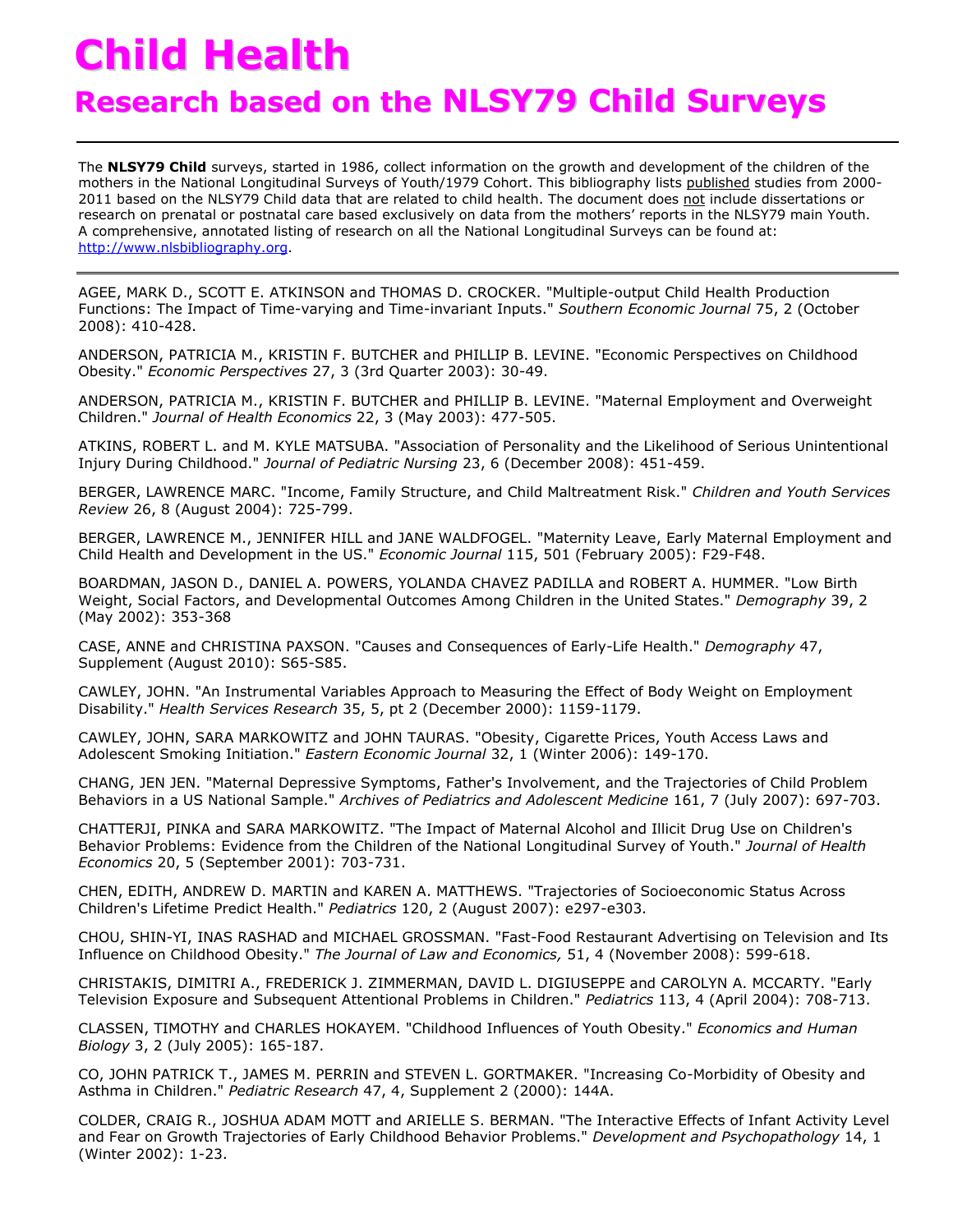COOKSEY, ELIZABETH C., HEATHER JOSHI and GEORGIA VERROPOULOU. "Does Mothers' Employment Affect Children's Development: Evidence from the Children of the British 1970 Birth Cohort and the American NLSY79." *Longitudinal and Life Course Studies,* 1, 1 (May 2009): 95-115.

CURRIE, JANET and V. JOSEPH HOTZ. "Accidents Will Happen?: Unintentional Childhood Injuries and the Effects of Child Care Regulations." *Journal of Health Economics* 23, 1 (January 2004): 25-60.

CURRIE, JANET and PATRICIA B. REAGAN. "Distance to Hospital and Children's Use of Preventive Care: Is Being Closer Better, and for Whom?" *Economic Inquiry* 41, 3 (July 2003): 378-392.

CURRIE, JANET and MARK STABILE. "Child Mental Health and Human Capital Accumulation: The Case of ADHD." *Journal of Health Economics* 25, 6 (November 2006): 1094-1118.

DAVIS, CAROLINE H., DAVID P. MACKINNON, AMY SCHULTZ and IRWIN SANDLER. "Cumulative Risk and Population Attributable Fraction in Prevention." *Journal of Clinical Child and Adolescent Psychology* 32, 2 (May 2003): 228-235.

DOOLEY, DAVID and JOANN PRAUSE. "Birth Weight and Mothers' Adverse Employment Change." *Journal of Health and Social Behavior* 6, 2 (June 2005): 141-155.

EAMON, MARY KEEGAN. "Influences and Mediators of the Effect of Poverty on Young Adolescent Depressive Symptoms." *Journal of Youth and Adolescence* 31, 3 (June 2002): 231-242.

EAMON, MARY KEEGAN and CRAY MULDER. "Predicting Antisocial Behavior Among Latino Young Adolescents: An Ecological Systems Analysis." *American Journal of Orthopsychiatry* 75, 1 (2005): 117-127.

FAITH, MYLES S., STANLEY HESHKA, KATHLEEN KELLER, BETTYLOU SHERRY, PATTY E. MATZ, ANGELO PIETROBELLI and DAVID B. ALLISON. "Maternal-Child Feeding Patterns and Child Body Weight: Findings from a Population-Based Sample." *Archives of Pediatrics and Adolescent Medicine* 157 (2003): 926-932.

FAITH, MYLES S., STANLEY HESHKA, PATTY E. MATZ, A. PLETROBELLI and DAVID B. ALLISON. "Distribution of Maternal Feeding Practices in the United States: Results from the National Longitudinal Survey of Youth." *Obesity Research* 8, Supplement 1 (October 2000): 108S.

FULIGNI, ALLISON SIDLE and JEANNE BROOKS-GUNN. "The Healthy Development of Young Children: SES Disparities, Preventing Strategies, and Policy Opportunities." In: *Promoting Health: Intervention Strategies from Social and Behavioral Research.* B.D. Smedly and S.L. Syme, eds., Washington, DC: National Academy Press, 2000.

GIBSON, DIANE. "Long-Term Food Stamp Program Participation is Differentially Related to Overweight in Young Girls and Boys." *Journal of Nutrition* 134, 2 (February 2004): 372-380.

GIBSON, DIANE. "Long-Term Food Stamp Program Participation Is Positively Related to Simultaneous Overweight in Young Daughters and Obesity in Mothers." *Journal of Nutrition* 136, 4 (April 2006): 1081-1085.

GIDWANI, PRADEEP P., ARTHUR M. SOBOL, WILLIAM DEJONG, JAMES M. PERRIN and STEVEN L. GORTMAKER. "Television Viewing and Initiation of Smoking Among Youth." *Pediatrics* 110, 3 (September 2002): 505-508.

GRIESLER, PAMELA C., DENISE B. KANDEL and MARK DAVIES. "Ethnic Differences in Predictors of Initiation and Persistence of Adolescent Cigarette Smoking in the National Longitudinal Survey of Youth." *Nicotine and Tobacco Research* 4, 1 (February 2002): 79-93.

GROGAN-KAYLOR, ANDREW. "Corporal Punishment and the Growth Trajectory of Children's Antisocial Behavior." *Child Maltreatment* 10, 3 (August 2005): 283-292.

GUO, GUANG and KATHLEEN MULLAN HARRIS. "The Mechanisms Mediating the Effects of Poverty on Children's Intellectual Development." *Demography* 37, 4 (November 2000): 431-447.

HALFON, NEAL and PAUL W. NEWACHECK. "Evolving Notions of Childhood Chronic Illness: Editorial." *Journal of the American Medical Association* 303,7 (February 17, 2010): 665-666.

HANGO, DARCY WILLIAM and SHARON K. HOUSEKNECHT. "Marital Disruption and Accidents/Injuries Among Children." *Journal of Family Issues* 26, 1 (January 2005): 3-32.

HEYMANN, S. JODY and ALISON EARLE. "The Impact of Parental Working Conditions on School-Age Children: The Case of Evening Work." *Community, Work & Family* 4, 3 (December 2001): 305-325.

HOUSEKNECHT, SHARON K. and DARCY WILLIAM HANGO. "The Impact of Marital Conflict and Disruption on Children's Health." *Youth and Society* 38, 1 (September 2006): 58-89.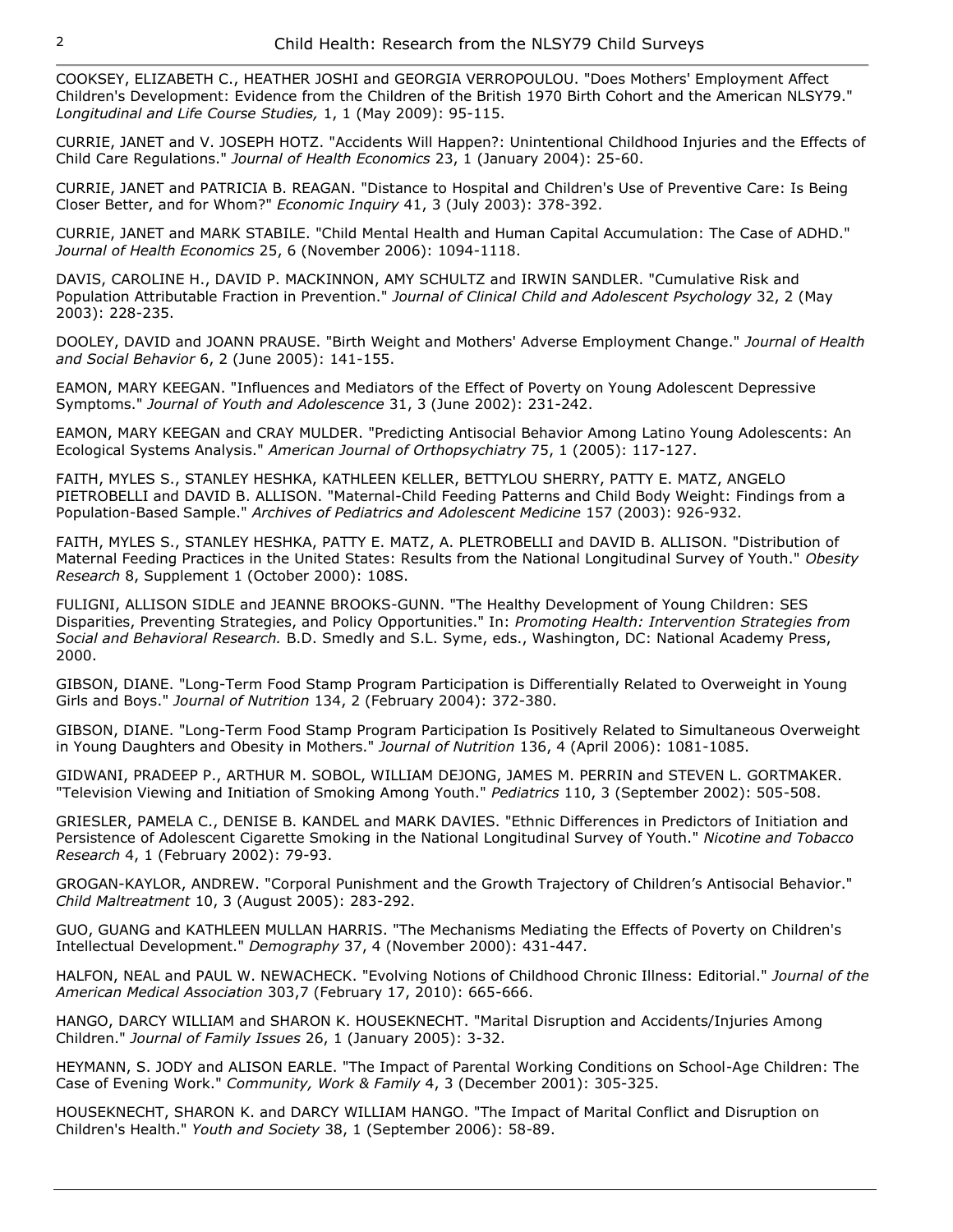JOYCE, THEODORE J., ROBERT KAESTNER and SANDERS D. KORENMAN. "The Effect of Pregnancy Intention on Child Development." *Demography* 37, 1 (February 2000): 83-94.

KAHN, ROBERT S., KATHRYN WILSON and PAUL H. WISE. "Intergenerational Health Disparities: Socioeconomic Status, Women's Health Conditions, and Child Behavior Problems." *Public Health Reports* 120 (July-August 2005): 399-408.

KORENMAN, SANDERS D. and ROBERT KAESTNER. "Work-Family Mismatch and Child Health and Well-Being: A Review of the Economics Research." In: Work, Family, Health, and Well-being. S. M. Bianchi, L. M. Casper, and R. B. King, eds., Mahwah, NJ: Lawrence Erlbaum, 2005: 297-312.

KORENMAN, SANDERS D., ROBERT KAESTNER and THEODORE J. JOYCE. "Consequences for Infants of Parental Disagreement in Pregnancy Intention." *Perspectives on Sexual and Reproductive Health* 34, 4 (July-August 2002): 198-205.

KOWALESKI-JONES, LORI and GREG J. DUNCAN. "Effects of Participation in the WIC Program on Birthweight: Evidence from the National Longitudinal Survey of Youth." *American Journal of Public Health* 92, 5 (May 2002): 799-804.

KOWALESKI-JONES, LORI and GREG J. DUNCAN. "The Effects of WIC on Children's Health and Development." Poverty Research News 5, 2 (March-April 2001): 6-7.

LI, CHAOYANG, HARSOHENA KAUR, WON S. CHOI, TERRY T.-K. HUANG, REBECCA E. LEE and JASJIT S. AHLUWALIA . "Additive Interactions of Maternal Prepregnancy BMI and Breast-feeding on Childhood Overweight." *Obesity Research* 13, 2 (February 2005): 362-371.

LI, CHAOYANG, M.S. MAYO and JASJIT S. AHLUWALIA. "Maternal Smoking during Pregnancy, Birth Weight, and Childhood Overweight: A Suppression Effect Model." *Annals of Epidemiology,* 13, 8 (September 2003): 569.

LI, KAI and DALE J. POIRIER. "Using the National Longitudinal Survey of Youth in the US to Study the Birth Process: A Bayesian Approach." *Research in Official Statistics* 4, 1 (May 2001): 127-150.

LI, KAI and DALE J. POIRIER. "The Roles of Birth Inputs and Outputs in Predicting Health, Behavior, and Test Scores in Early Childhood." *Statistics in Medicine* 22 (2003): 3489-3514.

LIU, ECHU, CHENG HSIAO, TOMOYA MATSUMOTO and SHIN-YI CHOU. "Maternal Full-Time Employment and Overweight Children: Parametric, Semi-Parametric, and Non-Parametric Assessment." *Journal of Econometrics* 152, 1 (September 2009): 61-69.

LUMENG, JULIE C., KATE GANNON, HOWARD J. CABRAL, DEBORAH A. FRANK and BARRY ZUCKERMAN. "Association Between Clinically Meaningful Behavior Problems and Overweight in Children." *Pediatrics* 112, 5 (November 2003): 1138-1146.

MANNINO, D. M., JOSHUA ADAM MOTT, J. M. FERDINANDS, C. A. CAMARGO, M. FRIEDMAN, H. M. GREVES and S. C. REDD. "Boys with High Body Masses Have an Increased Risk of Developing Asthma: Findings from the National Longitudinal Survey of Youth (NLSY)." *International Journal of Obesity* 30, 1 (January 2006): 6-13.

MARGERISON ZILKO, CLAIRE E., DAVID REHKOPF and BARBARA ABRAMS. "Association of Maternal Gestational Weight Gain with Shortand Long-term Maternal and Child Health Outcomes." *American Journal of Obstetrics and Gynecology* 202, 6 (June 2010):574.e1-574.e8.

MCLEOD, JANE D. and KAREN KAISER. "Childhood Emotional and Behavioral Problems and Educational Attainment." *American Sociological Review* 69, 5 (October 2004): 636-658.

MELLOR, JENNIFER AM. "Do Cigarette Taxes Affect Children's Body Mass Index? The Effect of Household Environment on Health." *Health Economics (March 2010); published online.*

MILLER, DANIEL P. and WEN-JUI HAN. "Maternal Nonstandard Work Schedules and Adolescent Overweight." *American Journal of Public Health* 98, 8 (June 2008) 1495-1502.

MOORE, KRISTIN A. and LAURA LIPPMAN. *What Do Children Need to Flourish? Conceptualizing and Measuring Indicators of Positive Development.* New York, NY: Springer Publishing Company, January 2005.

PADILLA, YOLANDA CHAVEZ, JASON D. BOARDMAN, ROBERT A. HUMMER and MARILYN ESPITIA. "Is the Mexican American "Epidemiologic Paradox" Advantage at Birth Maintained through Early Childhood?" *Social Forces* 80, 3 (March 2002): 1101-1123.

PHIPPS, SHELLEY. "Health Outcomes for Children in Canada, England, Norway and the United States." *Social Indicators Research* 80, 1 (January 2007): 179–221.